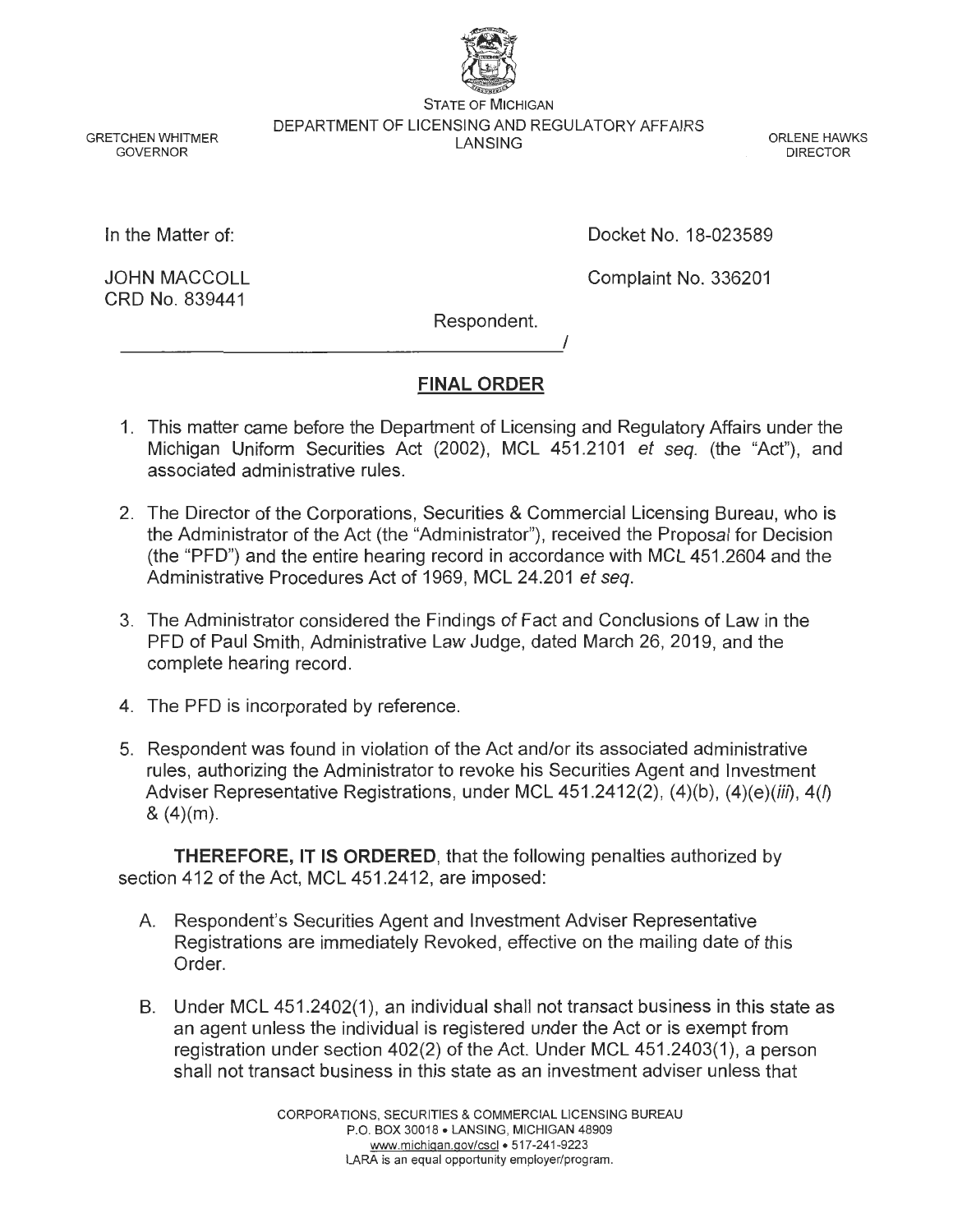person is registered under the Act or exempt from registration under section 403(2) of the Act. Under MCL 451.2508, a person that willfully violates the Act, or an order issued under the Act, is guilty of a felony punishable by imprisonment for not more than 10 years or a fine of not more than \$500,000.00 for each violation or both. An individual convicted of violating a rule or order under the Act may be fined but shall not be imprisoned if the individual did not have knowledge of the rule or order.

- C. No application for a permit, registration, licensure, relicensure, reinstatement, or renewal submitted by Respondent under the Act will be considered or granted by the Administrator until all final orders issued under the Act are fully complied with.
- D. If applicable, Respondent must submit in writing to the Department proof of compliance with each and every requirement of this Final Order in a form acceptable to the Administrator.

# **This Final Order is effective immediately upon its mailing.**

Given under my hand at Okemos, Michigan, this **quality of May 2019.** 

DEPARTMENT OF LICENSING AND REGULATORY AFFAIRS

Bv:

Julia Dale, Administrator and Corporations, Securities & Commercial Licensing Bureau Director

Date mailed: *I J*  $\alpha$ , *I* 7, 2019

Proof of Compliance Should be Filed With:

Department of Licensing and Regulatory Affairs Corporations, Securities & Commercial Licensing Bureau Final Order Monitoring - Securities & Audit Division P.O. Box 30018 Lansing, Michigan 48909 Telephone: (517) 241-9180 Fax: (517) 241-6356

This is the last and final page of the Final Order in the matter John Maccoll, Complaint No. 336201.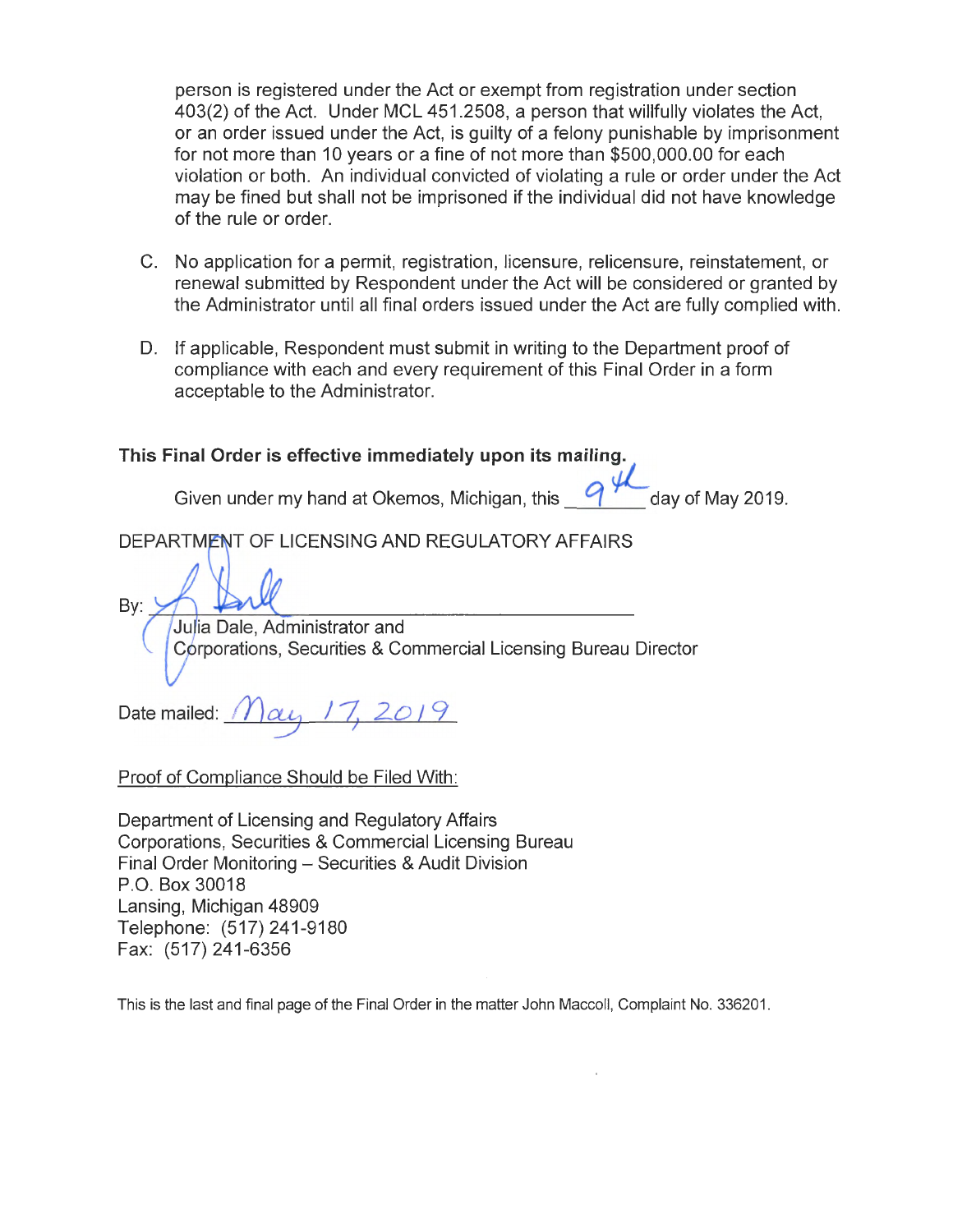#### ert. OF DEPT. OF DEPT. OF DEPT. OF DEPT. OF DEPT. OF DEPT. OF DEPT. OF DEPT. OF DEPT. OF DEPT. OF DEPT. OF DEP<br>Department of the contract of the contract of the contract of the contract of the contract of the contract of t ATTORNEY GENERAL

MAR 2 8 2019

STATE OF MICHIGAN CONFORTING STATE OF MICHIGAN<br>DMINISTRATIVE HEARING SYSTEM RECEIVED MICHIGAN ADMINISTRATIVE HEARING SYSTEM

Corporations, Securities & Commercial Licensing Bureau, Petitioner

---------------~'

V

John Maccoll, Respondent

IN THE MATTER OF: **Docket No.: 18-023589** 

**Case No.: 336201** 

**Agency: Corp. Securities Commercial Licensing Bureau** 

**Case Type: Sanction** 

**Filing Type: Sanction** 

**Issued and entered this 26th day of March 2019 by: Paul Smith Administrative Law Judge** 

#### **PROPOSAL FOR DECISION**

#### **PROCEDURAL HISTORY**

This matter commenced on November 15, 2018, when the Corporations, Securities & Commercial Licensing Bureau within the Department of Licensing and Regulatory Affairs (Petitioner or- Bureau) issued a Notice of Intent to Revoke Securities Agent and Investment Advisor Representative Registrations from John Maccoll (Respondent). The Notice of Intent alleged violations of the Michigan Uniform Securities Act (Act), MCL 451.2101 et seq.

In correspondence dated December 20, 2018, Petitioner requested a hearing regarding the Notice of Intent to Revoke. A Notice of Hearing scheduling the hearing for February 27, 2019, was mailed to all interested parties on January 22, 2019. On January 24, 2019, counsel for Petitioner forwarded the Notice of Hearing to Respondent at a second address that Respondent was using to retrieve mail. The hearing commenced at the scheduled time and place. Administrative Law Judge Paul Smith presided. Assistant Attorney General James Long appeared on behalf of Petitioner. There was no appearance by Respondent at the proceeding.

Petitioner's counsel indicated at the hearing that he forwarded the Notice of Hearing to the second address because Respondent had previously called the Bureau to advise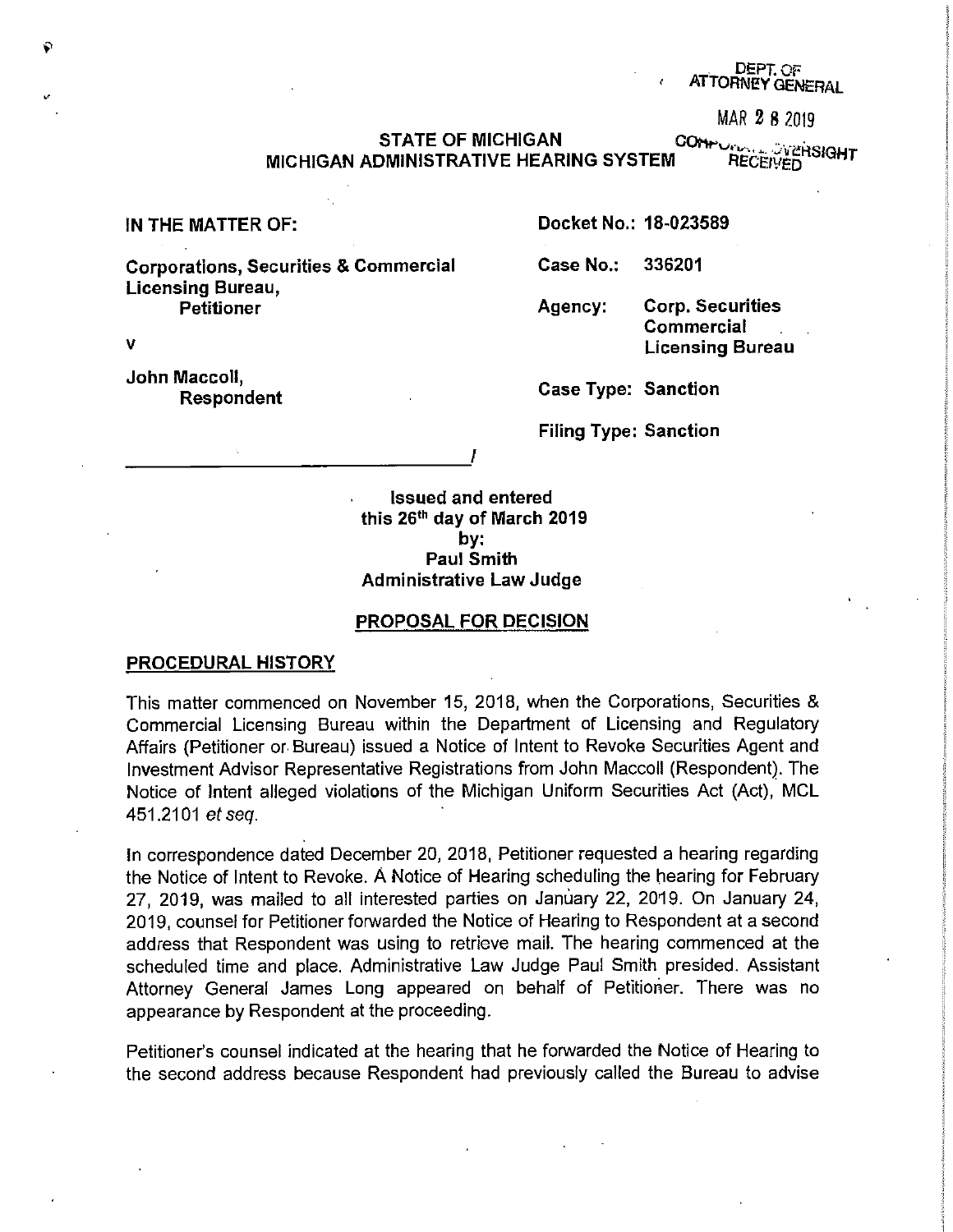that he was using the second address to retrieve his mail. Petitioner's counsel also advised that both addresses were still valid based on Respondent's last representation to the Bureau. Noting that Respondent had received proper legal notice of the proceeding, the hearing proceeded in Respondent's absence pursuant to the Michigan Administrative Hearing Rules and the Administrative Procedures Act ("APA"}, MCL 24.201 et seq.

•

*•J* 

The Michigan Administrative Hearing Rules provide that, "if a party fails to attend or participate in a scheduled proceeding after a properly served notice, the administrative law judge may conduct the proceeding without participation of the absent party" and "may issue a default order." Michigan Administrative Hearing Rule 792.10134 - Rule 134. The matter also proceeded under Section 72 of the APA, which states that "if a party fails to appear in a contested case after proper service of notice, the agency, if no adjournment is granted, may proceed with the hearing and make its decision in the absence of the party." MCL 24.272.

A default was entered against Petitioner pursuant to Section 78(2) of the APA, which provides:

**Except as otherwise provided by law, disposition may be made of a contested case by stipulation; agreed settlement, consent order, waiver, default or other method agreed upon by the parties.** 

As a result of the default, the factual allegations contained in the Notice of Intent to Revoke are deemed to have been established as true.

#### **ISSUE AND APPLICABLE LAW**

Under Section 412 of the Act, the Department of Licensing and Regulatory Affairs (Department)1 may revoke a registration of securities agent or investment advisor representative and may impose a civil fine if the Department finds that such action would be in the public interest and the agent or representative is subject to discipline under certain provisions of Subsection 412(4):

**(2) If the administrator finds that the order is in the public interest and subsection (4) authorizes the action, an order under this act may revoke, suspend, condition, or limit the registration of a registrant and if the registrant is a broker-dealer or investment adviser, of a partner, officer, or director, or a person having a similar status or** 

<sup>1</sup> The authority of the "administrator," as defined in Section 102 of the Act, MCL 451.2102(a), was transferred to the Department of Licensing and Regulatory Affairs by E.R.O. No. 2012-6; MCL 445.2034.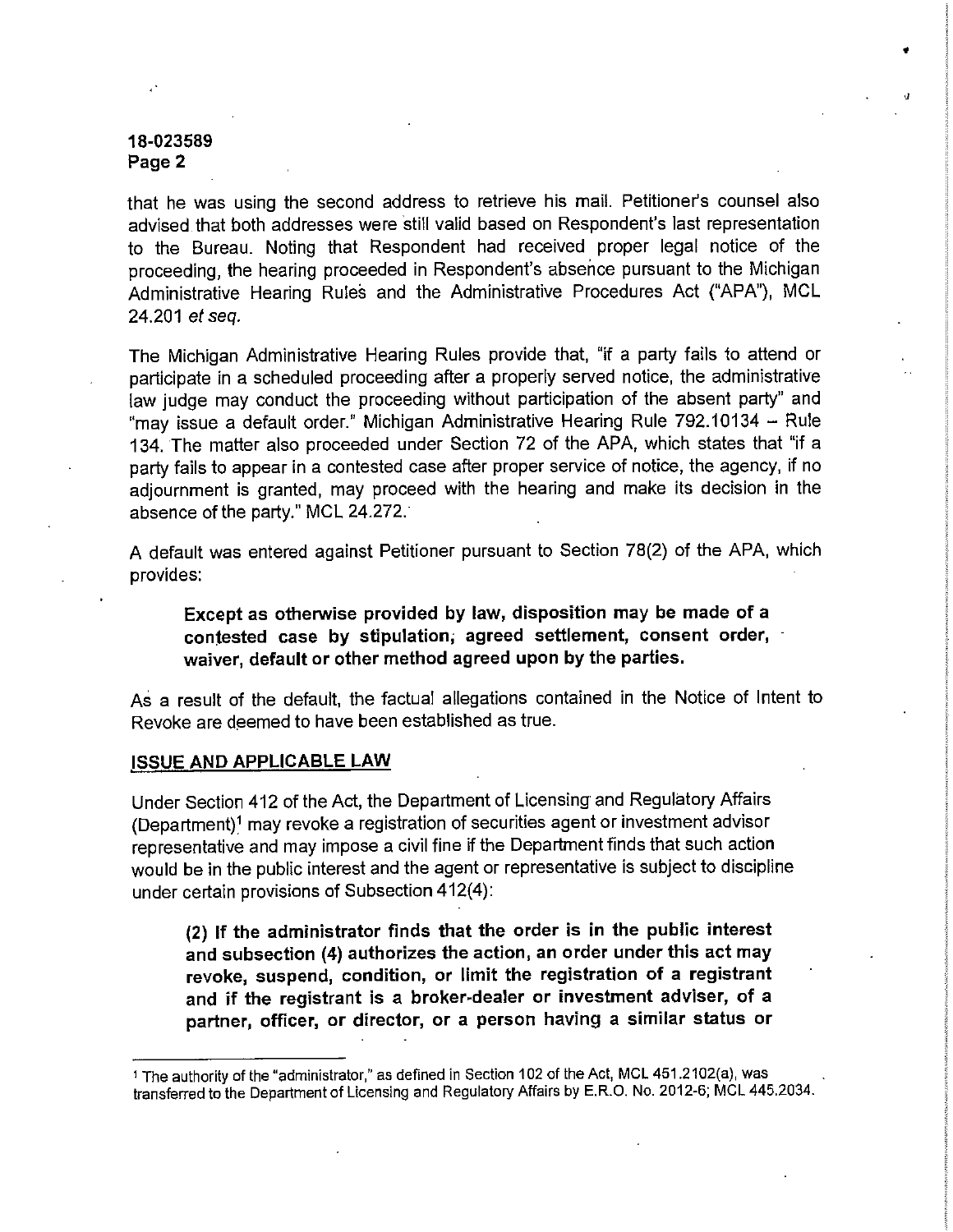,,

Ş.

performing similar functions, or a person directly or indirectly in control of the broker-dealer or investment adviser.....

\*\*\*

(3) If the administrator finds that the order is in the public interest and subsection  $(4)(a)$  to  $(f)$ ,  $(i)$  to  $(j)$ , or  $(i)$  to  $(n)$  authorizes the action, an order under this act may censure, impose a bar, or impose a civil fine in an amount not to exceed a maximum of \$10,000.00 for a single violation or \$500,000.00 for more than 1 violation on a registrant ....

[MCL 451.2412(2) & (3).]

The grounds for discipline set forth in Subsection (4) of the Act as alleged in the Notice of Intent to Revoke in this proceeding are as follows:

(4) A person may be disciplined under subsections (1) to (3) if any of the following apply to the person:

•••

. (b) The person willfully violated or willfully failed to comply with this act or the predecessor act or a rule adopted or order issued under this act or the predecessor act within the previous 10 years.

(e) The person is the subject of an order, issued after notice and opportunity for hearing by any of the following:

\*\*\*

• ••

(iii) The securities and exchange commission or a selfregulatory organization suspending or expelling the registrant from membership in a self-regulatory organization.

•••

(I) The person is the subject of a cease and desist order issued by the securities and exchange commission or issued under the securities, commodities, investment, franchise, banking, finance, or insurance laws of a state.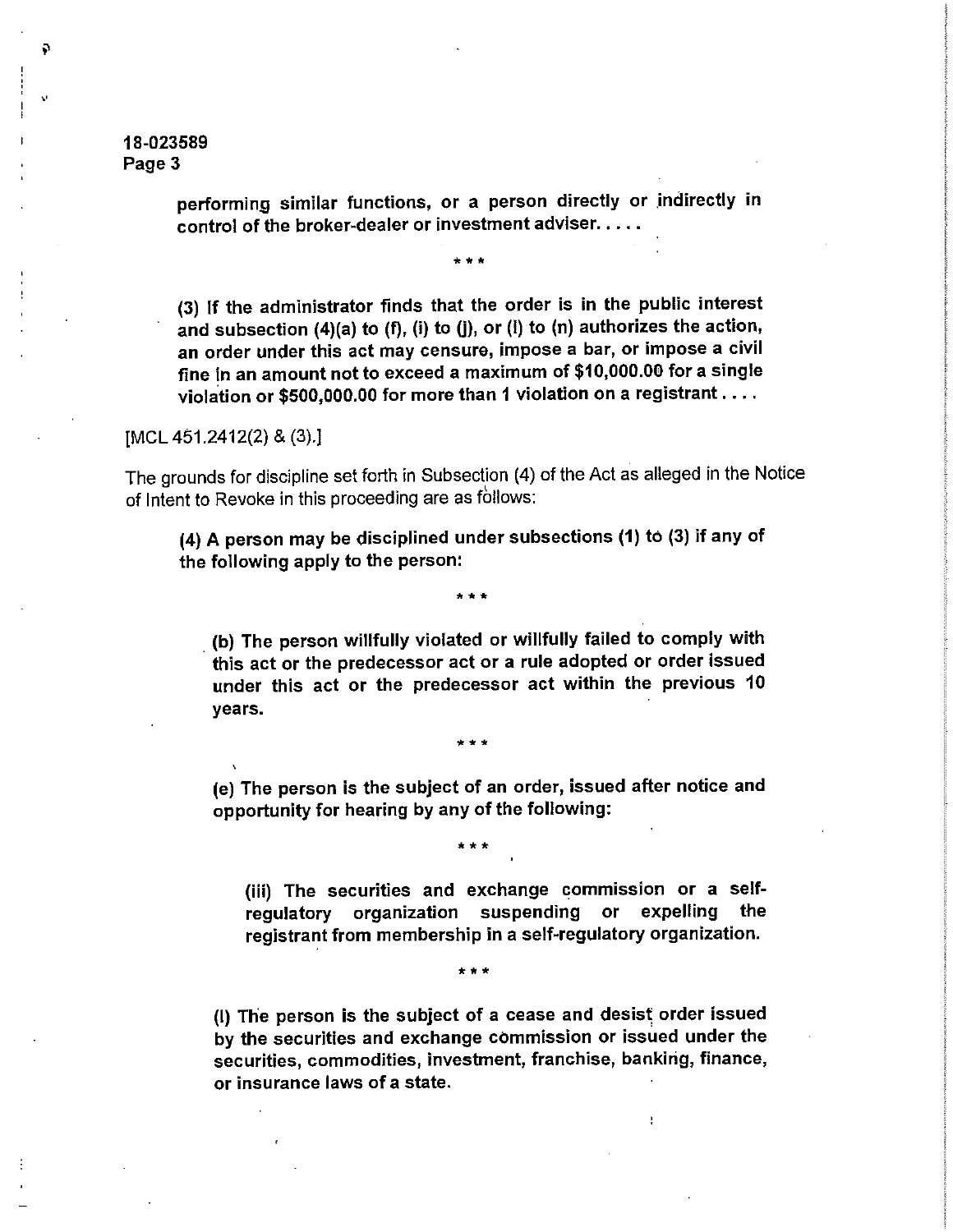> (m) The person has engaged in dishonest or unethical practices in the securities, commodities, investment, franchise, banking, finance, or insurance business within the previous 10 years.

•

[MCL 451.2412(2) & (3).]

The Notice of Intent to Revoke alleges that Respondent violated Sections 501 and 502 of the Act, which provide, in pertinent part:

It is unlawful for a person, in connection with the offer, sale, or purchase of a security or the organization or operation of a Michigan investment market under article 4A, to directly or indirectly do any of the following:

(a) Employ a device, scheme, or artifice to defraud.

 $(b)$  Make an untrue statement of a material fact or omit to state a material fact necessary in order to make the statements made, in the light of the circumstances under which they were made, not misleading.

(c) Engage in an act, practice, or course of business that operates or would operate as a fraud or deceit on another person.

[MCL 451.2501.]

·And;

(1) It is unlawful **for** a person that advises others for compensation, either directly or indirectly or through publications or writings, as to the value of securities or the advisability of investing in, purchasing, or selling securities, or that, for compensation and as part of a regular business, issues or promulgates analyses or reports relating to securities, to do any of the following:

(a) Employ a device, scheme, or artifice to defraud another person.

(b} Engage in an act, practice, or course of business that operates or would operate as a fraud or deceit upon another person.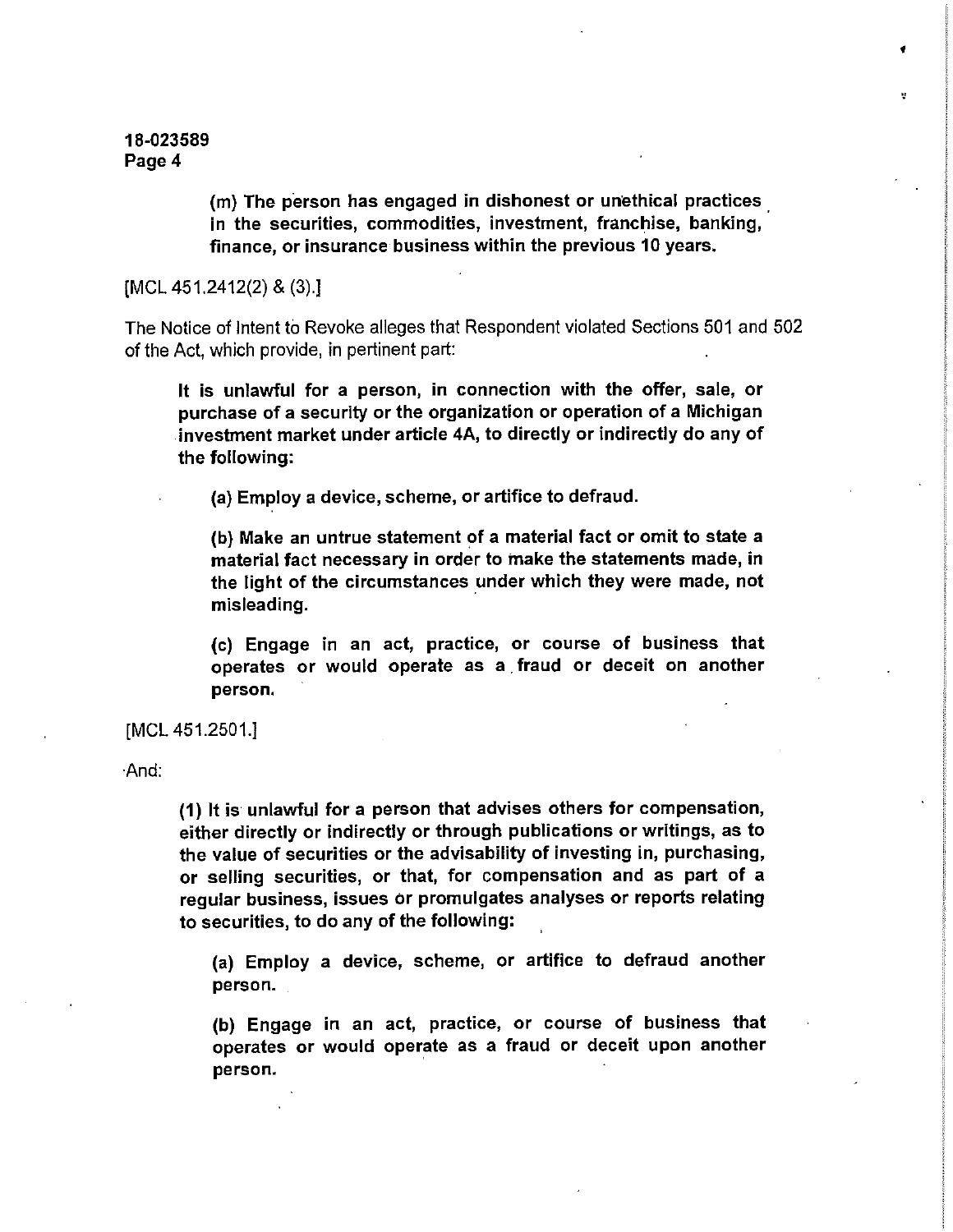[MCL 451.25012.]

Pursuant to Section 412 of the Act, a revocation order may not be issued unless findings of fact and conclusions of law have been made on the record pursuant to the APA after notice and an opportunity to be heard. See MCL 451.2412(7).

\*\*\*

#### **WITNESS TESTIMONY**

Petitioner offered the testimony of Steven Scott who is employed as an investigator for the Bureau and who conducted the investigation into Respondent's conduct. He testified that he became aware of a potential violation through disclosures on the Central Registry Depository (CRD) indicating that Respondent had been terminated by his firm, UBS Financial Services, Inc. (UBS), and was the subject of multiple customer complaints. Scott made an inquiry of UBS about Respondent and learned from UBS that Respondent had been terminated for engaging in a long-term scheme to defraud multiple clients by misappropriating their investments and hiding his misconduct. UBS also sent Scott a copy of Respondent's handwritten "confession" to the firm, in which he admitted to stealing millions of dollars from his clients by misrepresenting that he was making investments for them when, instead, he was keeping the money for himself. Scott testified that Respondent altered checks that his customers had made out to a fictitious fund called "J Mac 011" so that the checks-after alteration-appeared to be made out to "John Maccoll."

Investigator Scott reached out to Respondent to get his side of the story but never received a response.

#### **FEDERAL PROCEEDINGS**

Pursuant to MCL 24.277, the Administrative Law Judge took notice of two federal court proceedings as judicially cognizable facts.

On August 9, 2018, the Securities and Exchange Commission (SEC) filed a complaint against Respondent seeking to permanently restrain him from further violations of securities. laws and for disgorgement of his "ill-gotten gains." On November 28, 2018, Respondent consented to entry of judgment granting the remedies sought by the SEC.

Also, on August 9, 2018, the United States Department of Justice, on behalf of the United States of America, filed an information charging Respondent with violating federal criminal law. On September 25, 2018, Respondent pleaded guilty to one count of wire fraud, in violation of 18 U.S.C. § 1343. In his plea agreement, Respondent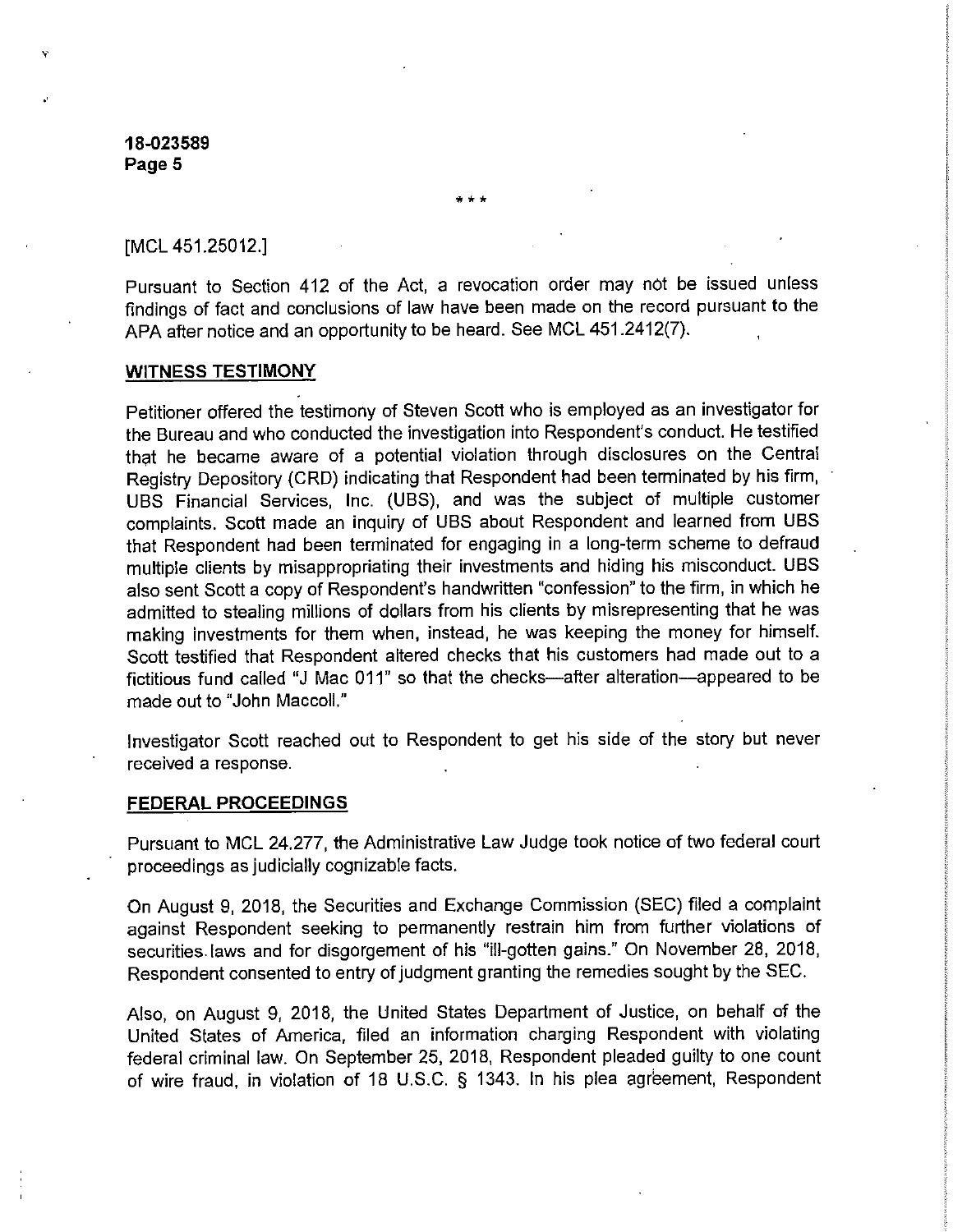admitted that while working as a financial advisor for UBS from April 2010 through March 2018, he fraudulently advised some of his clients to send money directly to his personal account on multiple occasions. Instead of investing the funds as promised, he kept the money for himself. In total, he admitted to fraudulently receiving over \$3.7\_ million from more than ten UBS clients. He conducted his fraudulent activities on his personal cell phone to avoid monitoring by UBS.

*J* 

## **EXHIBITS**

The following exhibits were offered by Petitioner and admitted into evidence at the hearing:

| <b>Exhibit A</b> | CRD Disclosure Form indicating Respondent's termination from UBS.               |
|------------------|---------------------------------------------------------------------------------|
| <b>Exhibit B</b> | CRD Disclosure Forms describing customer complaints against<br>:Respondent.     |
| <b>Exhibit C</b> | CRD Disclosure Form indicating civil action by the SEC against<br>Respondent    |
| <b>Exhibit D</b> | 5/18/2018 letter from Investigator Scott to UBS                                 |
| <b>Exhibit E</b> | 5/31/2018 letter from UBS to Investigator Scott                                 |
| <b>Exhibit F</b> | 3/10/2018 "confession" letter from Respondent to UBS                            |
| <b>Exhibit G</b> | 6/6/2018 letter from Investigator Scott to Respondent                           |
| <b>Exhibit H</b> | Notice of Intent to Revoke                                                      |
| <b>Exhibit I</b> | PACER docket sheet for SEC v Maccoll, Docket No. 2:18-cv-12473                  |
| Exhibit J        | Complaint in SEC v Maccoll, Docket No. 2:18-cv-12473                            |
| <b>Exhibit K</b> | Respondent's Consent to Judgment in SEC v Maccoll, Docket No. 2:18-<br>cv-12473 |
| Exhibit L        | Consent Judgment entered in SEC v Maccoll, Docket No. 2:18-cv-12473             |
| <b>Exhibit M</b> | PACER docket sheet for United States v Maccoll, Docket No. 2:18-cr-<br>20551    |
|                  |                                                                                 |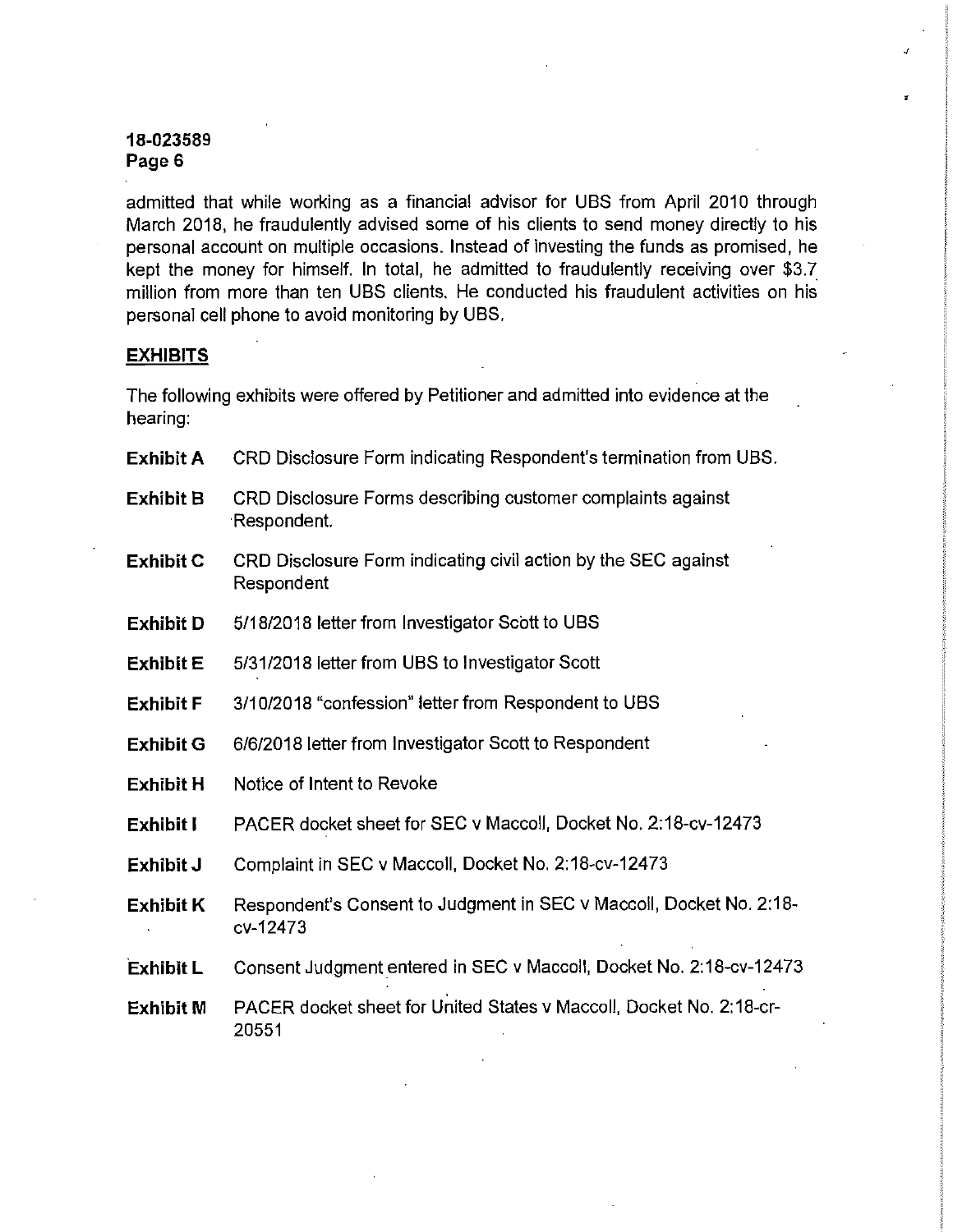',·

- **Exhibit N** Rule 11 Plea Agreement in United States v Maccoll, Docket No. 2:18-cr-20551
- **Exhibit O** Government's Sentencing Memorandum in United States v Maccoll, Docket No. 2:18-cr-20551

#### **FINDINGS OF FACT**

Based on the records, including Respondent's default, the following findings of fact are established:

- 1. Respondent was registered as a securities'agent for and an investment advisor representative of UBS Financial Services, Inc.
- 2. In 2018, Petitioner began an investigation into Respondent's activities in the securities industry.
- 3. Respondent is the subject of a Notice and Order to Cease and Desist, issued on November 15, 2018, requiring Respondent **to** cease and desist from engaging in practices in violation of the Act. The Notice and Order to Cease and Desist was based on the Petitioner's findings that Respondent misappropriated investment funds from UBS clients through fraud.
- 4, Respondent is the subject of an order by a self-regulatory organization, the Financial Industry Regulatory Authority ("FINRA") barring him from association with any FINRA member based on his violations of securities laws,
- 5. Respondent engaged in dishonest and unethical practices in the securities business, from April 2010 through March 2018, by misrepresenting to multiple UBS clients that funds would be invested in securities for; their benefit when, instead, Respondent retained the funds for his own personal use.
- 6. Respondent fraudulently advised UBS clients to send money directly to his personal account ostensibly to be invested in a fund called "the Hatteras Fund" that was not available through UBS. Instead of investing this money in securities on behalf of his clients; as promised, Respondent kept the money for his own personal use.
- 7. Respondent fraudulently induced UBS clients to write checks to a fictitious fund called "J Mac 011" and then altered the checks to look as though they had been made out to "John Maccoll." He then kept the proceeds of these checks for his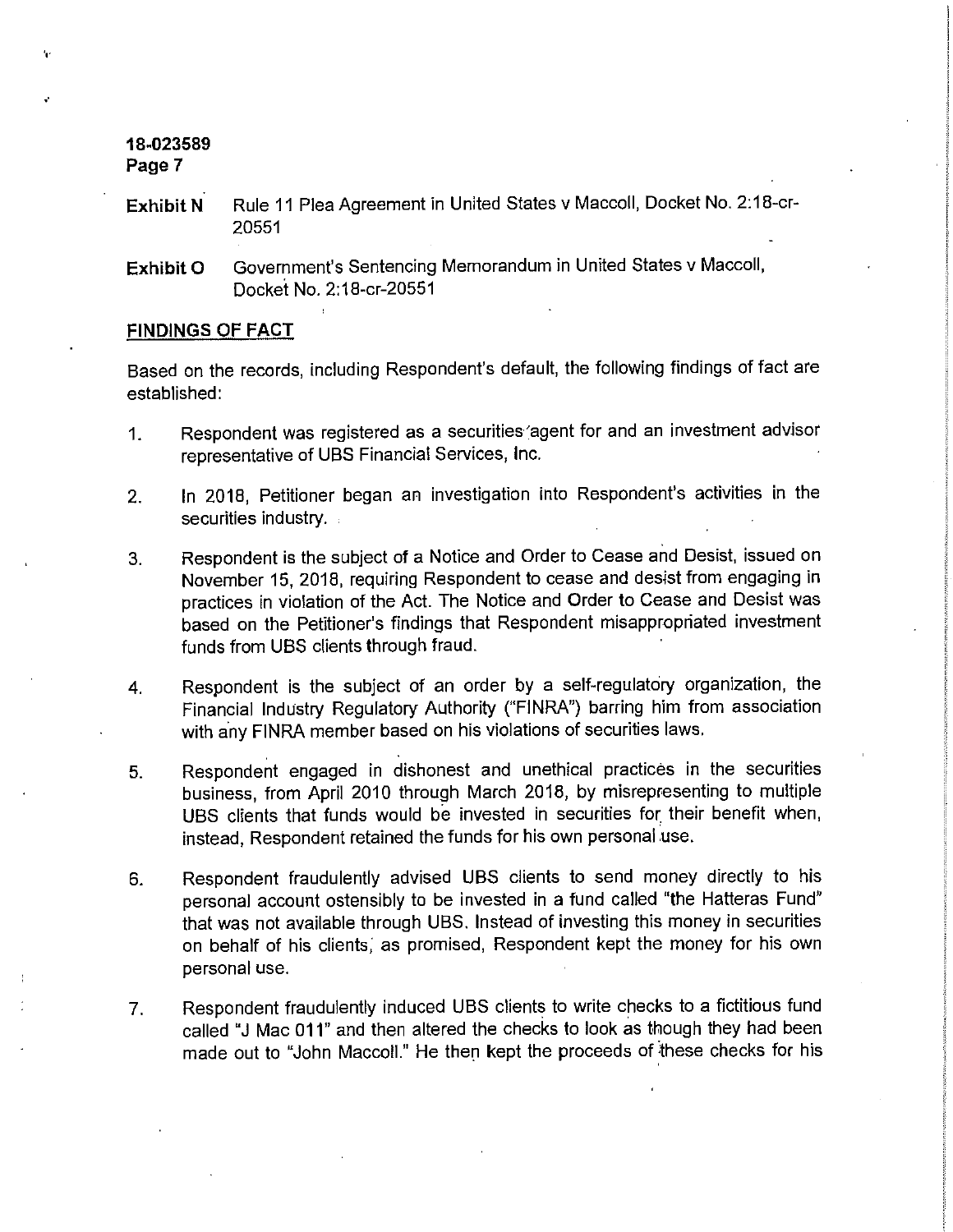own personal use instead of investing the money in securities on behalf of UBS clients, as he had promised.

€

- 8. Respondent's scheme to defraud UBS clients resulted in his misappropriation of over more than \$3.7 million from UBS clients.
- 9. The SEC has secured a Consent Judgment in federal court, Docket No. 2:18-cv-12473, restraining Respondent from further violations of federal securities laws and requiring Respondent to disgorge his ill-gotten gains.
- 10. Respondent has pleaded guilty to violating 18 U.S.C. § 1343 (wire fraud), Docket No. 2:18-cr-20551, for misappropriating over \$3.7 million in funds through his scheme to defraud UBS clients.
- 11. Respondent acted willfully in defrauding multiple UBS clients and misappropriating for his own personal use funds that the UBS clients believed were being invested in securities for their benefit.
- 12. Revocation of Respondent's registrations as a securities agent and investment advisor representative would be in the public interest.
- 13. Imposition of a civil fine against Respondent in an amount not to exceed \$500,000 would be in the public interest.

#### **CONCLUSIONS OF LAW**

Respondents was properly served notice by mail at two addresses, one of which he acknowledged to Petitioner's counsel as the address he used to retrieve mail and another which he acknowledged as a valid address. Under Section 78 of the APA, MCL 24.278 and Rule 134(1) of the Administrative Hearing Rules, R 792.10134(1), the failure of Respondent to attend the scheduled hearing after being properly served notice allows for disposition based on default. When a party defaults, all well-pleaded facts are taken as true. See, e.g., Kalamazoo Oil Co v Boerman, 242 Mich App 75, 78-79 (2000) and MCL 24,278(2) (explaining that the disposition of a contested case may be made by a default).

In this matter, the facts pleaded in the Notice of Intent to Revoke (which are established through Respondent's default) and the facts established through the testimony and exhibits admitted at the hearing, amply demonstrate that Respondent violated Sections 501 and 502 of the Act by defrauding investors in connection with a fraudulent scheme related to the procurement of securities and in the provision of advice regarding investment in securities. These facts also establish that revocation of Respondent's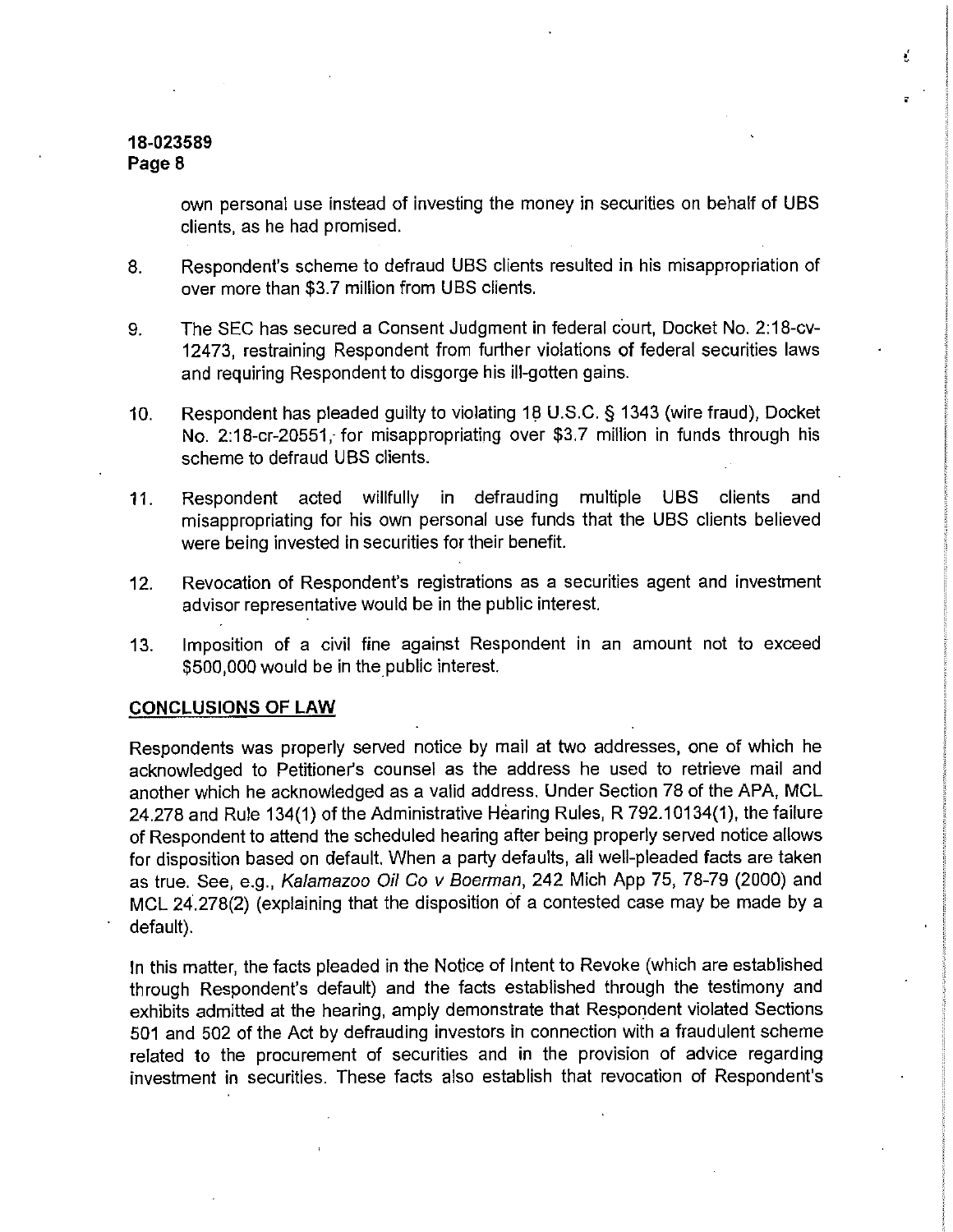,, **-1** 

· registrations, and the imposition of a civil fine not to exceed \$500,000, are appropriate pursuant to Subsections 4(b), 4(e)(iii), 4(l), and 4(m) of Section 412 of the Act (as alleged in the Notice of Intent to Revoke).

## **PROPOSED DECISION AND RECOMMENDED SANCTIONS**

This ALJ concurs in the assessment of the Department of Licensing and Regulatory Affairs ("Department") that revocation of Respondent's registrations and a civil fine of \$500,000 are appropriate based on the facts established in the record. It is the proposed decision of the ALJ that the Administrator, the Department, issue an appropriate Final Order upholding the underlying Notice of Intent to Revoke Securities Agent and Investment Advisor Representative Registrations.

#### **EXCEPTIONS**

If a party chooses to file Exceptions to this Proposal for Decision, the Exceptions must be filed within twenty-one (21} days aft the Proposal for Decision is issue and entered. If an opposing party chooses to file a Response to the Exceptions, it must be filed within fourteen (14) days after the Exceptions are filed. All Exceptions and Responses to Exceptions must be file with the:

> Michigan Administrative Hearing System Department of Licensing and Regulatory Affairs Cadillac Place Annex 3026 W. Grand Blvd., Suite 2-700 Detroit, Ml 48202 Fax: (313) 456-4790

 $uc \leq nD$ 

**Paul Smith Administrative Law Judge**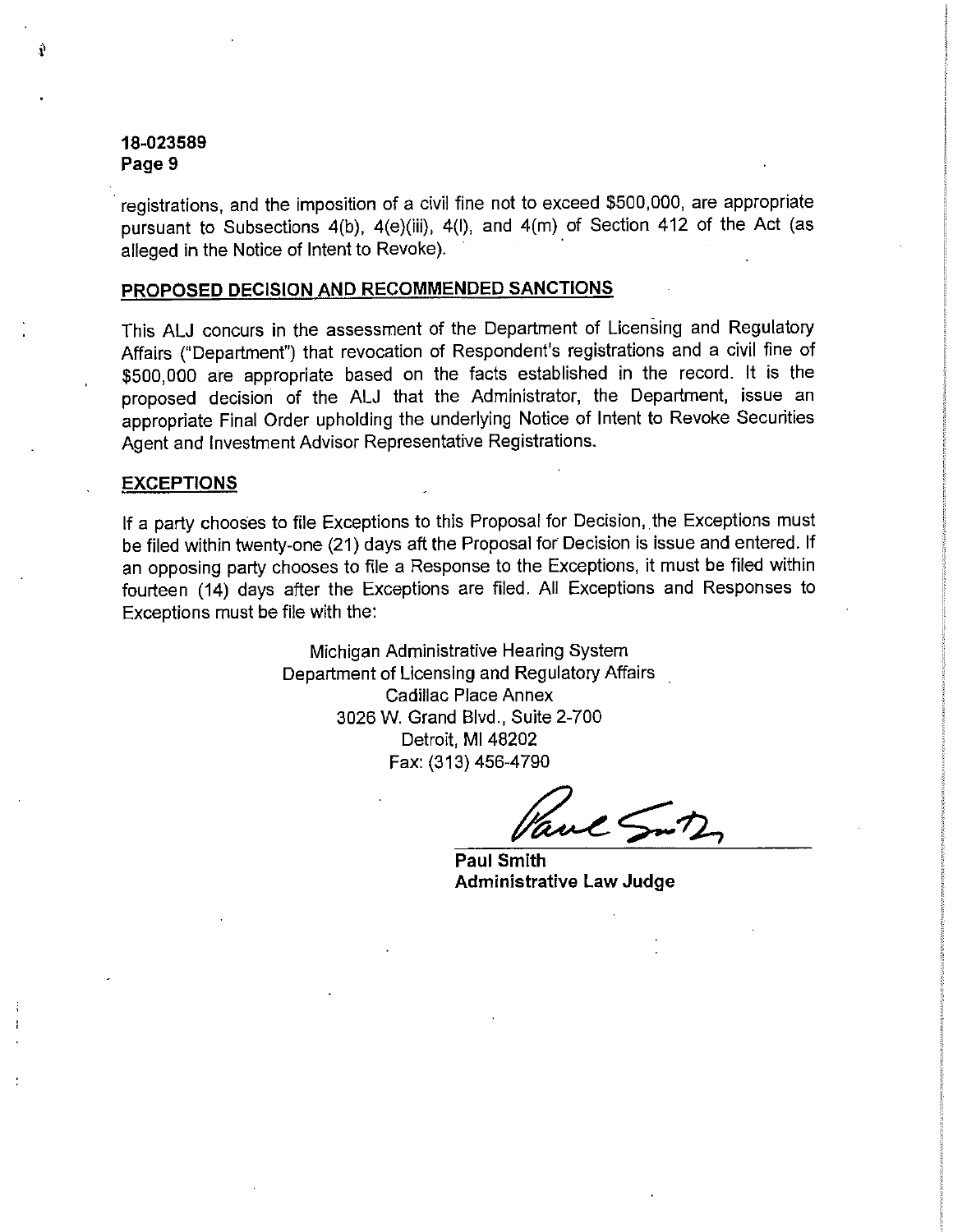## **STATE OF MICHIGAN DEPARTMENT OF LICENSING AND REGULATORY AFFAIRS CORPORA TIO NS, SECURITIES & COMMERCIAL LICENSING BUREAU**

In the matter of: Agency No. 336201

JOHN MACCOLL CRD# 839441

Respondent.

I  $\mathbf{u}$ sued and entered This  $\bigcup$  day of November, 2018

## NOTICE AND ORDER TO CEASE AND DESIST

Julia Dale, the Director of the Corporations, Securities & Commercial Licensing Bureau (the "Administrator"), pursuant to her statutory authority and responsibility to administer and enforce the Michigan Uniform Securities Act (2002), 2008 PA 551, as amended, MCL 451.2101 *et seq* ("Securities Act"), hereby orders John Maccoll ("Respondent") to cease and desist from engaging in an act, practice, or course of business that operates as a fraud or deceit on another person in connection with the offer or sale of a security, and from engaging in an act, practice, or course of business that operates or would operate as a fraud or deceit on another person in the provision of investment advice, contrary to the Securities Act. Respondent is notified of the opportunity to request a hearing in this matter.

## **I. BACKGROUND**

#### **A. The Respondent**

1. John Maccoll (CRD#839441) ("Respondent") was registered as an agent of and an investment adviser representative for UBS Financial Services, Inc. (CRD#8174, "UBS") until on or around March 15, 2018, when he was terminated from by the firm because he misappropriated funds from multiple clients and refused to cooperate with UBS's investigation into the matter.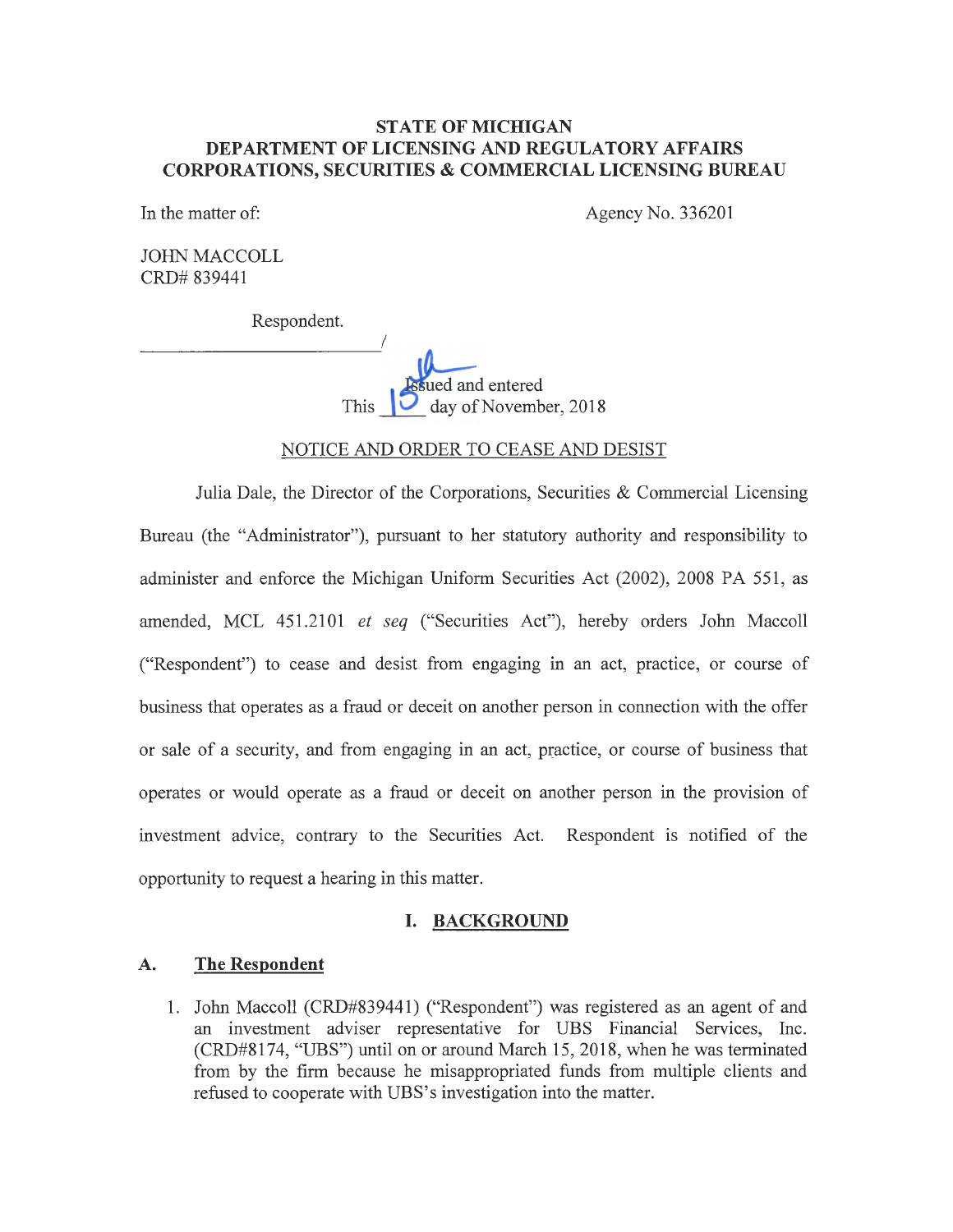#### **B. Findings of Fact**

- 1. The Bureau conducted an investigation of Respondent's activities after UBS filed a Form U5 on the Central Registration Depository ("CRD") which terminated Respondent's registrations and identified that Respondent may have misappropriated client funds.
- 2. The investigation developed evidence that Respondent convinced multiple clients to liquidate legitimate securities holdings to use the proceeds for investing with a fictitious "Hatteras Fund"<sup>1</sup>. Respondent had clients write checks to a fictitious "escrow account" for the fictitious "Hatteras Fund" titled "J Mac 011" and filled in the checks to say "J Maccoll". Thereafter, Respondent deposited the funds into his personal checking account, using the monies to pay personal expenses and fake returns to prior investors so he could perpetuate his fraud.
- 3. Respondent fraudulently misrepresented material facts to investment advisory clients when he told them that the proceeds of their securities liquidations would be invested for their benefit with the fictitious "Hatteras Fund", when in fact those proceeds were used to fund Mr. Maccoll's lifestyle, and to perpetuate his fraud.

# II. **RELEVANT STATUTORY PROVISIONS**

1. Section 501 of the Securities Act, MCL 451.2501, states in part:

It is unlawful for a person, in connection with the offer, sale, or purchase of a security or the organization or operation of a Michigan investment market under article 4A, to directly or indirectly do any of the following:

(a) Employ a device, scheme, or artifice to defraud.

(b) Make an untrue statement of a material fact or omit to state a material fact necessary in order to make the statements made, in the light of the circumstances under which they were made, not misleading.

( c) Engage in an act, practice, or course of business that operates or would operate as a fraud or deceit on another person.

<sup>&</sup>lt;sup>1</sup> Hatteras Fund is a legitimate fund which exists and accepts investments. One of Respondent's affected clients had been struggling to obtain information about his investment with the fictitious "Hatteras Fund" from Respondent, and contacted the legitimate Hatteras Fund directly. After the client was informed that he had no money deposited with the legitimate Hatteras Fund, the client contacted UBS to report Respondent's misconduct.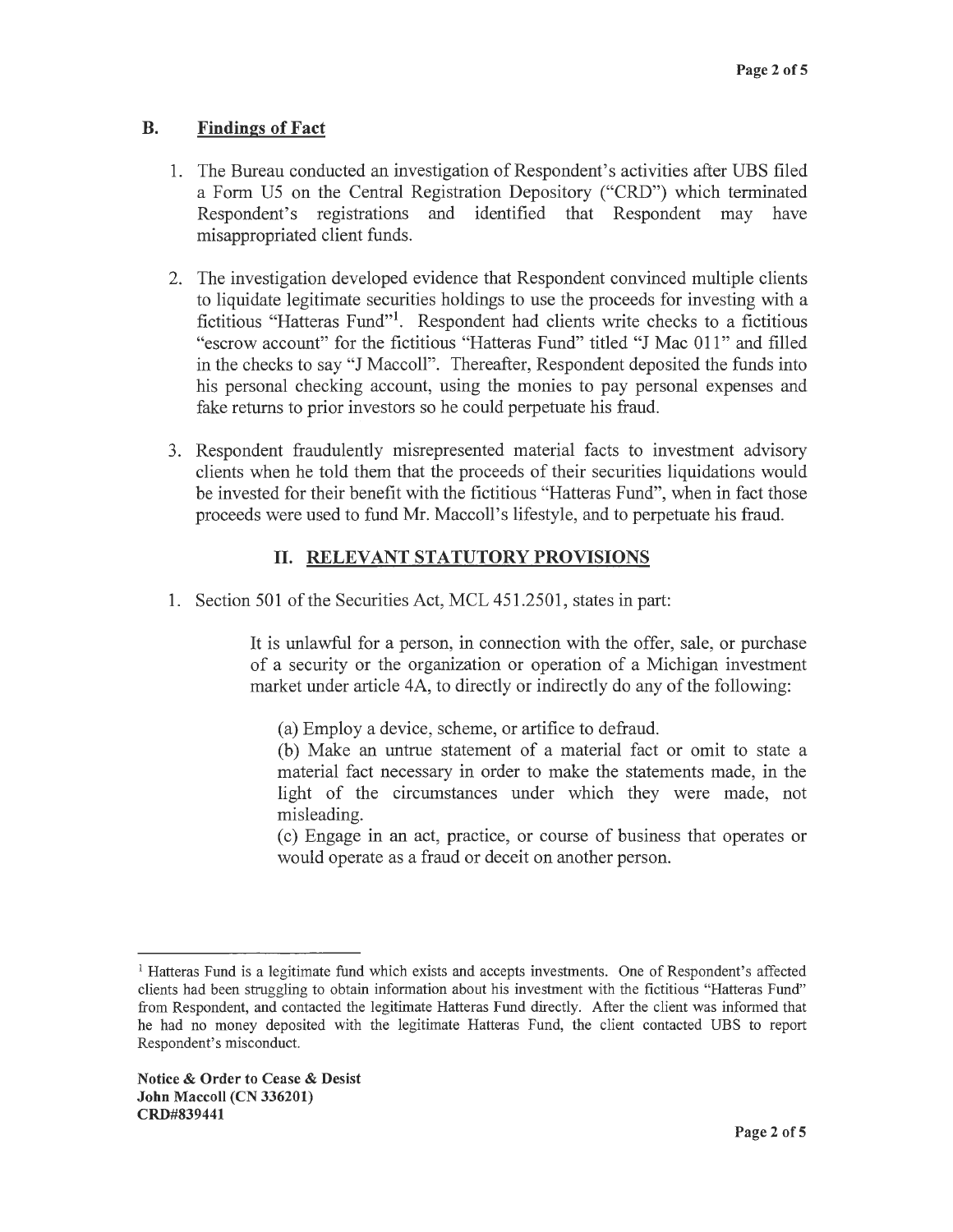2. Section 502 of the Securities Act, MCL 451.2502, states in part:

(1) It is unlawful for a person that advises others for compensation, either directly or indirectly or through publications or writings, as to the value of securities or the advisability of investing in, purchasing, or selling securities, or that, for compensation and as part of a regular business, issues or promulgates analyses or reports relating to securities, to do any of the following:

(a) Employ a device, scheme, or artifice to defraud another person.

(b) Engage in an act, practice, or course of business that operates or would operate as a fraud or deceit upon another person.

## III. **CONCLUSIONS OF LAW**

- 1. Respondent John Maccoll, in connection with the offer or sale of securities, engaged in an act, practice, or course of business that operated as a fraud on other persons when he convinced many of his clients to liquidate legitimate securities holdings to invest in a fraudulent fund which did not exist, and instead used the proceeds of those legitimate securities liquidations to fund his own lifestyle and to perpetuate his fraud by making ponzi payments to prior investors, contrary to section 501 of the Securities Act, MCL 451.2501.
- 2. Respondent John Maccoll, as a person who advised others for compensation on the advisability of investing in, purchasing, or selling securities, engaged in an act, practice, or course of business that operated as a fraud or deceit upon his clients when he advised them to liquidate legitimate securities holdings to invest in a fictitious fund that was used solely to benefit Respondent and to perpetuate Respondent's fraud, contrary to section 502(1) of the Securities Act, MCL 451.2502(1 ).

## **IV. ORDER**

IT IS THEREFORE ORDERED, pursuant to section 604 of the Securities Act, MCL 451.2604, that:

A. Respondent shall immediately CEASE AND DESIST from engaging in an act, practice, or course of business that would operate as a fraud or deceit upon another person in connection with the offer or sale of securities and in the provision of investment advice, contrary to the Conditional Registration Order and the Securities Act.

**Notice** & **Order to Cease** & **Desist John Maccoll (CN 336201) CRD#839441**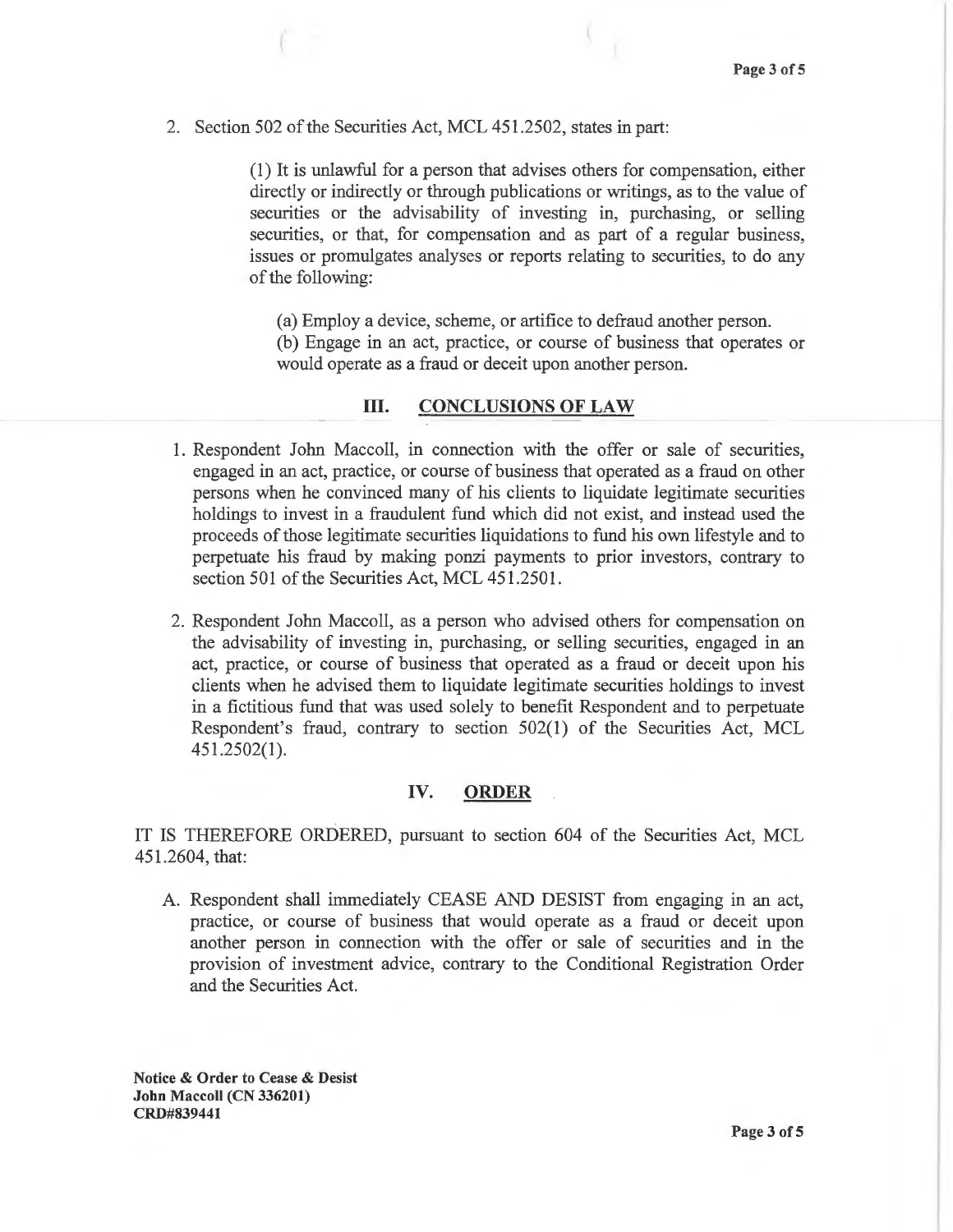- B. Pursuant to section 604(2) of the Securities Act, this Notice and Order to Cease and Desist is IMMEDIATELY EFFECTIVE.
- C. In her Final Order, the Administrator, under section 604(4) of the Securities Act, MCL 451.2604(4), intends to impose a civil fine of \$500,000.00 against Respondent.
- D. Pursuant to section 508 of the Securities Act, MCL 451.2508, a person that willfully violates the Securities Act, or an order issued under the Securities Act, is guilty of a felony punishable by imprisonment for not more than 10 years or a fine of not more than \$500,000.00 for each violation, or both. An individual convicted of violating a rule or order under this act may be fined, but shall not be imprisoned, if the individual did not have knowledge of the rule or order.

#### **V.** - **NOTICE OF OPPORTUNITY FOR HEARING**

Section 604 of the Securities Act, MCL 451.2604, provides that Respondent has 30 days beginning with the first day after the date of service of this Notice and Order to Cease and Desist to submit a written request to the Administrator asking that this matter be scheduled for a hearing. If the Administrator receives a written request in a timely manner, the Administrator shall schedule a hearing within 15 days after receipt of the request. The written request for a hearing must be addressed to:

> Corporations, Securities & Commercial Licensing Bureau Regulatory Compliance Division P.O. Box 30018 Lansing, MI 48909

#### **VI. ORDER FINAL ABSENT HEARING REQUEST**

A. Under section 604 of the Securities Act, MCL 451.2604, the Respondent's failure to submit a written request for a hearing to the Administrator within 30 days after the service date of this **NOTICE AND ORDER TO CEASE AND DESIST** shall result in this order becoming a **FINAL ORDER** by operation of law. The **FINAL ORDER** includes the imposition of the fines cited described in section IV .C., and the fine amounts set forth below will become due and payable to the Administrator within sixty (60) days after the date this order becomes final:

> $$500,000.00 - John Maccoll, under section 604 of the$ Securities Act, MCL 451.2604.

**Notice** & **Order to Cease** & **Desist John Maccoll (CN 336201) CRD#839441**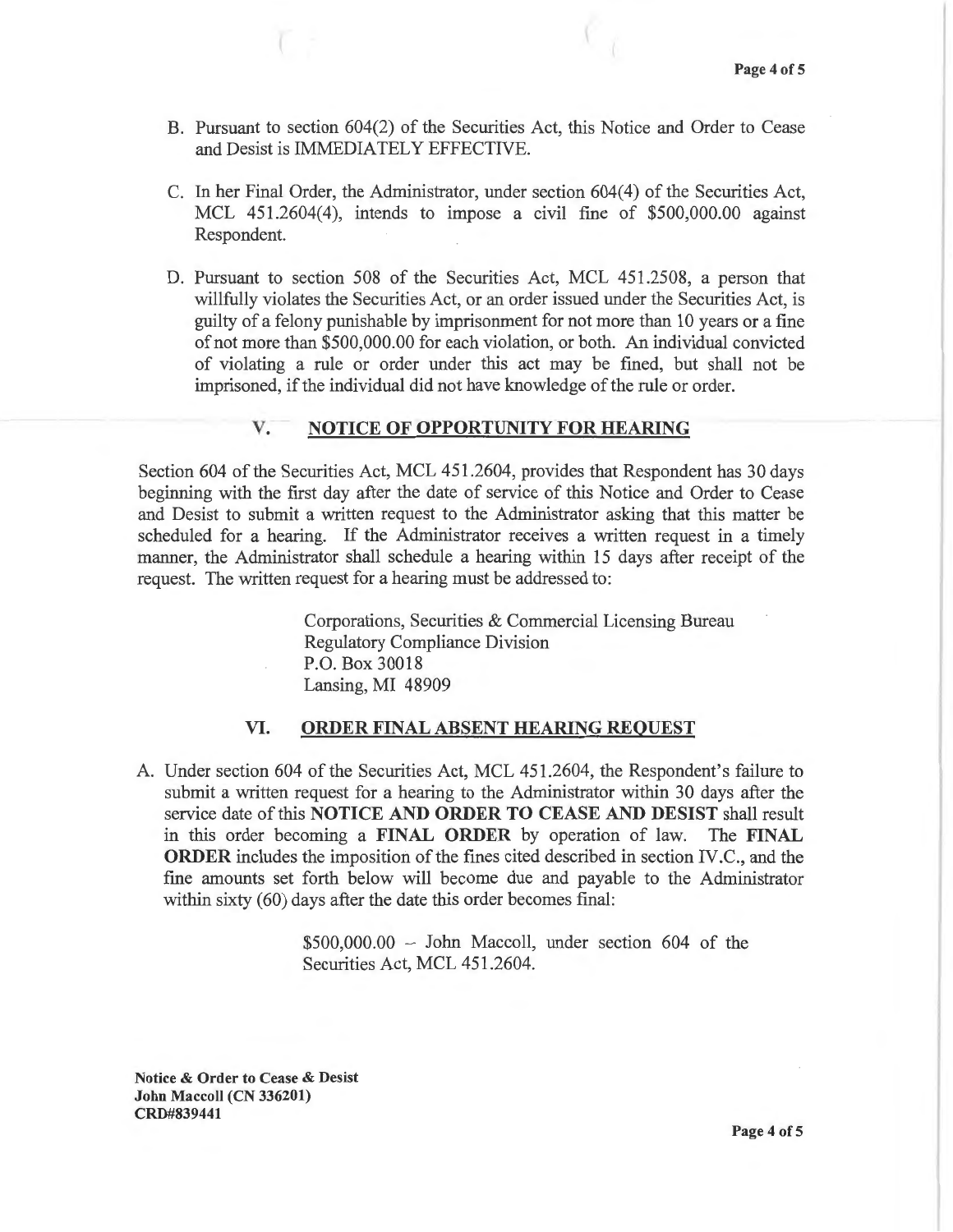B. CIVIL FINE payments should be payable to the STATE OF MICHIGAN and contain identifying information (e.g., names and complaint numbers) and mailed to the following address:

> Corporations, Securities & Commercial Licensing Bureau Final Order Monitoring P.O. Box 30018 Lansing, MI 48909

- C. Failure to comply with the terms of this Order within the time frames specified may result in additional administrative penalties, including the summary suspension or continued suspension of all registrations held by Respondent under the Securities Act, the denial of any registration renewal, and/or the denial of any future applications for registration, until full compliance is made. Respondent may voluntarily surrender or withdraw a registration under the Securities Act; however, the surrender or withdrawal will not negate the summary suspension or continued suspension of the relevant registrations or any additional administrative proceedings if a violation of this Order or the Securities Act occurred.
- D. Failure to pay the civil fines within six (6) months after this Order becomes final may result in the referral of the civil fines to the Michigan Department of Treasury for collection action against Respondents.

CORPORATIONS, SECURITIES & COMMERCIAL LICENSING BUREAU

By: Julia Dale, Director, Corporations, Securities **& Co**mmercial Licensing Bureau

**Notice** & **Order to Cease** & **Desist John Maccoll (CN 336201) CRD#839441**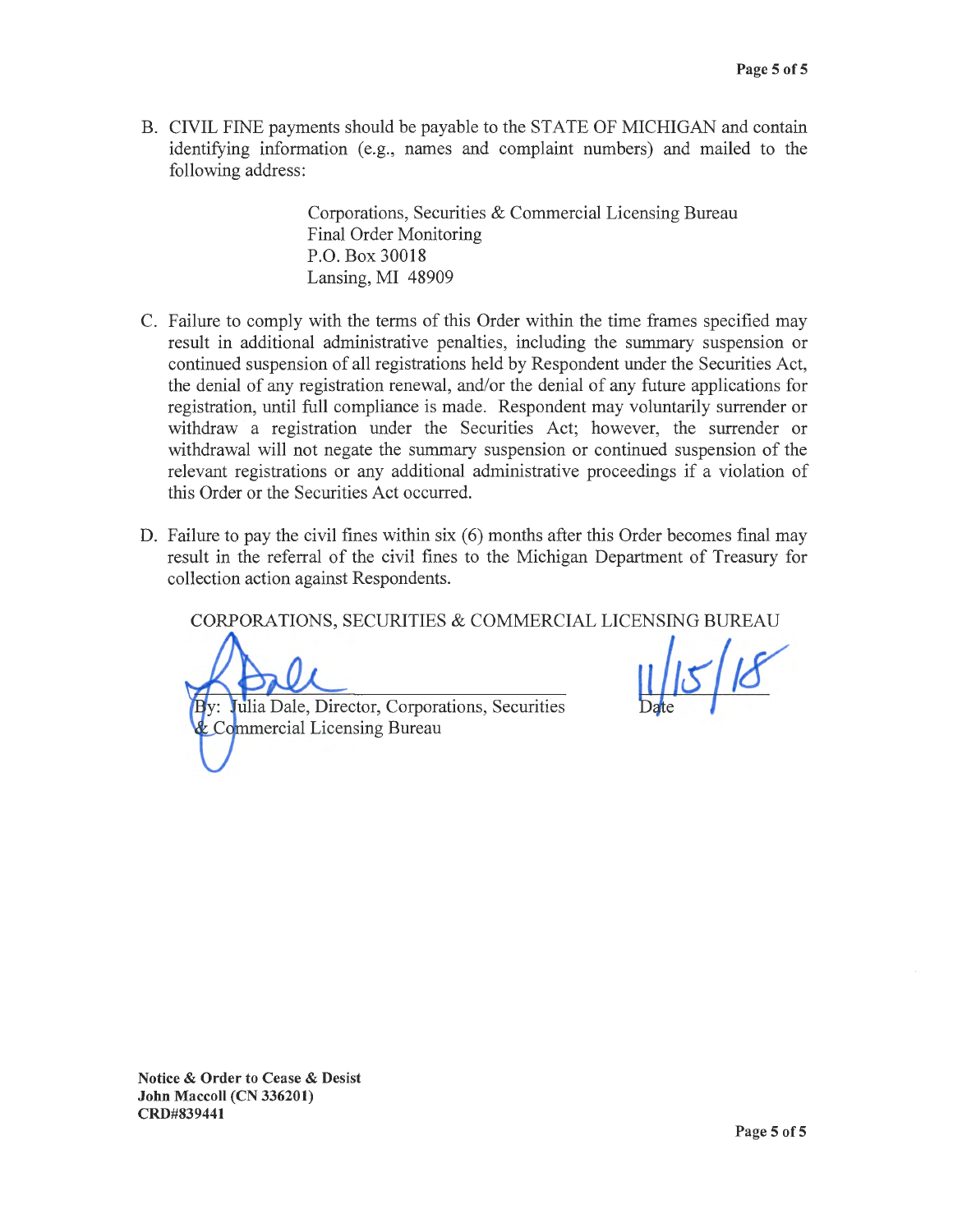## **STATE OF MICHIGAN DEPARTMENT OF LICENSING AND REGULATORY AFFAIRS CORPORATIONS, SECURITIES & COMMERCIAL LICENSING BUREAU**

In the matter of:

Agency Nos. 336201

JOHN MACCOLL CRD# 839441

Respondent.

I sued and entered day of November, 2018

## **NOTICE OF INTENT TO REVOKE SECURITIES AGENT AND INVESTMENT ADVISER REPRESENTATIVE REGISTRATIONS**

# **I. RELEVANT FACTS AND APPLICABLE LAW.**

Relevant information and statutory provisions, under the Michigan Uniform Securities Act (2002), 2008 PA 551, as amended, MCL 451.2101 *et seq* (the "Securities Act"):

- 1. John Maccoll (CRD#839441) ("Respondent") was registered as a securities agent for and an investment adviser representative of UBS Financial Services, Inc. (CRD# 8174, "UBS"), a Michigan-registered broker-dealer and a federal-covered investment adviser properly notice-filed in Michigan. Respondent's registrations through UBS were terminated on or around March 15, 2018 because UBS discovered that Respondent had misappropriated funds from multiple clients and thereafter refused to cooperate with UBS's investigation into the matter.
- 2. The Corporations, Securities & Commercial Licensing Bureau ("the Bureau") within the Department of Licensing and Regulatory Affairs began an investigation of Respondent's activities in the securities industry.
- 3. Respondent is the subject of a Notice and Order to Cease and Desist which was issued to Respondent for violations of sections 501 and 502 of the Securities Act, MCL 451.2501 and 451.2502. (Exhibit 1).
- 4. Respondent is the subject of an order by a self-regulatory organization, the Financial Industry Regulatory Authority ("FINRA") barring him from association with any FINRA member (Exhibit 2) for the activities that led the Bureau to issue its Notice and Order to Cease and Desist.
- 5. Respondent engaged in dishonest or unethical practices in the securities business within the previous ten years by misrepresenting to clients that their funds would be invested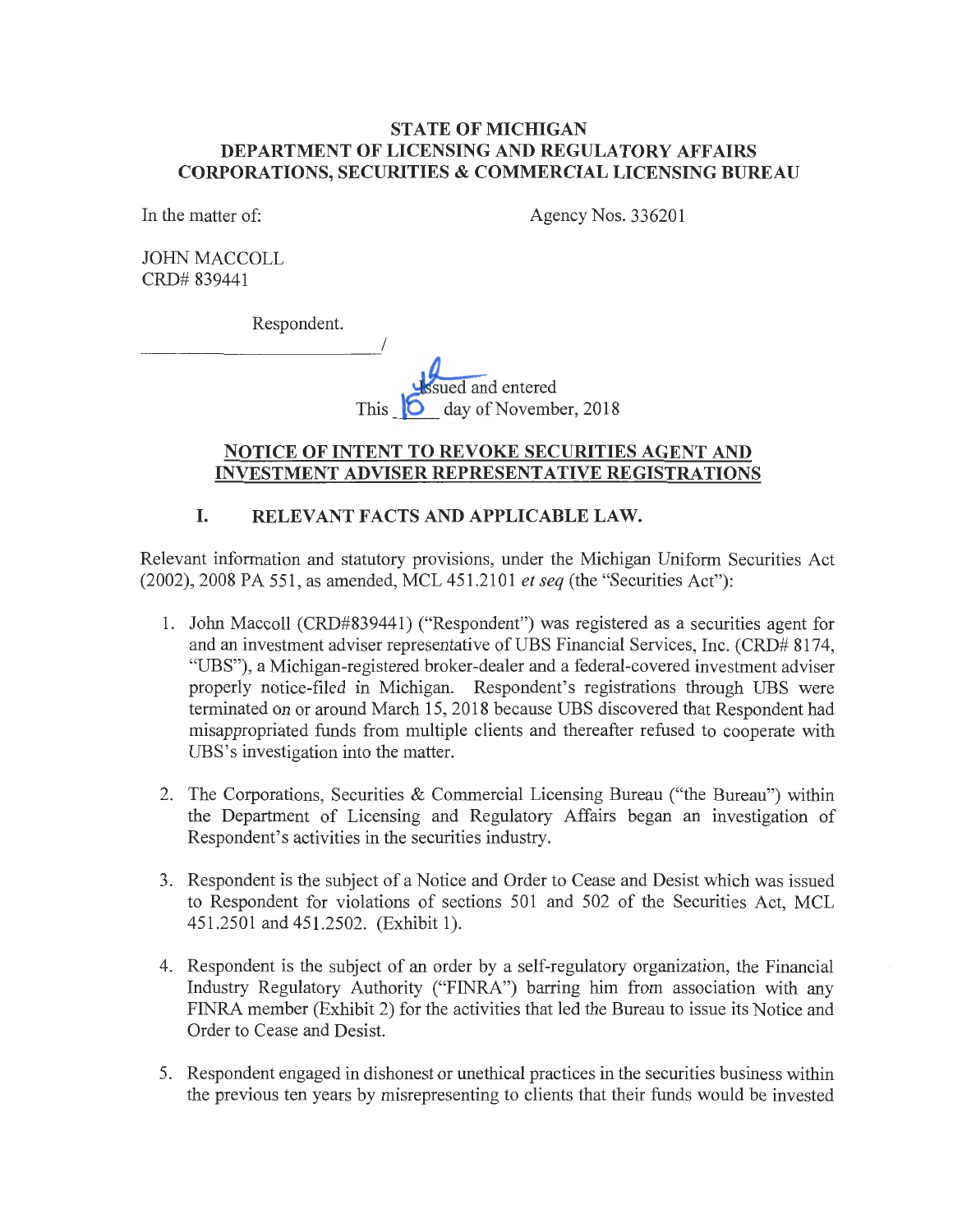for their benefit when Respondent actually spent investor funds to pay for his own lifestyle and to perpetuate his fraud by making ponzi-style payments to previous investors.

- 6. The Director ("Administrator") of the Bureau has reviewed materials relating to Respondent's actions as a registrant under the Securities Act. The Administrator has determined that it is authorized, appropriate, and in the public interest to revoke Respondent's securities agent and investment adviser representative registrations based upon Respondent's conduct discussed above and hereafter.
- 7. Section 412(2) of the Securities Act, MCL 451.2412(2), states in relevant part:

If the administrator finds that the order is in the public interest and subsection ( 4) authorizes the action, an order under this act may revoke, suspend, condition, or limit the registration of a registrant and if the registrant is a broker-dealer orinvestment adviser, of a partner, officer, director, or a person having a similar status or performing similar functions, or a person directly or indirectly in control of the broker-dealer or investment adviser. ..

8. Section 412(3) of the Securities Act, MCL 451.2412(3), states:

If the administrator finds that the order is in the public interest and subsection  $(4)(a)$ to  $(f)$ ,  $(i)$  to  $(i)$ , or  $(l)$  to  $(n)$  authorizes the action, an order under this act may censure, impose a bar, or impose a civil fine in an amount not to exceed a maximum of \$10,000.00 for a single violation or \$500,000.00 for more than 1 violation on a registrant...

9. Section 412(4) of the Securities Act, MCL 451.2412(4) states in relevant part:

 $(4)$  A person may be disciplined under subsections  $(1)$  to  $(3)$  if any of the following apply to the person:

(b) The person willfully violated or willfully failed to comply with this act or the predecessor act or a rule adopted or order issued under this act or the predecessor act within the previous 10 years.

\*\*\*

( e) The person is the subject of an order, issued after notice and opportunity for hearing by any of the following:...

(iii) The securities and exchange commission or a self-regulatory organization suspending or expelling the registrant from membership in a self-regulatory organization.

\*\*\*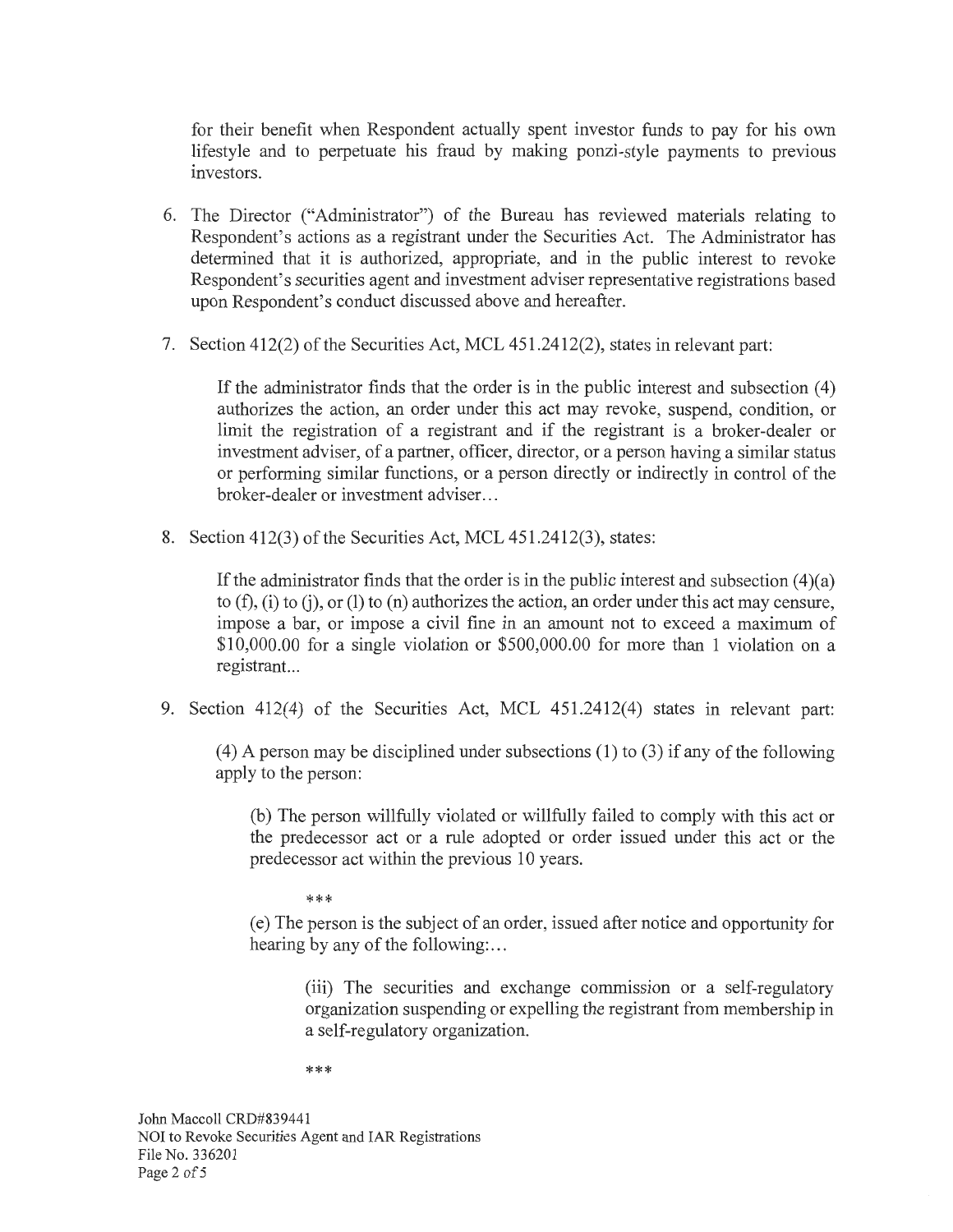(1) The person is the subject of a cease and desist order issued by the securities and exchange commission or issued under the securities, commodities, investment, franchise, banking, finance, or insurance laws of a state.

(m) The person has engaged in dishonest or unethical practices in the securities, commodities, investment, franchise, banking, finance, or insurance business within the previous 10 years...

10. Section 412(7) of the Securities Act, MCL 451.2412(7), states:

 $(7)$  Except under subsection  $(6)$ , an order shall not be issued under this section unless all of the following have occurred:

- (a) Appropriate notice has been given to the applicant or registrant.
- (b) Opportunity for hearing has been given to the applicant or registrant.
- ( c) Findings of fact and conclusions of law have been made on the record pursuant to the administrative procedures act of 1969, 1969 PA 306, MCL 24.201 to 24.328.
- 11. The Administrator may revoke Respondent's investment adviser representative registration pursuant to section 412(2) of the Securities Act, MCL 451.2412(2), because it is in the public interest, and because:
	- A. Respondent willfully violated or willfully failed to comply with the Securities Act within the previous 10 years by engaging in an act, practice or course of business that was a fraud or deceit on another person in connection with the offer or sale of securities and in the provision of investment advice, contrary to sections 501 and 502 of the Securities Act, MCL 451.2501 and 451.2502, giving the Administrator cause to issue an order under sections 412(2) and 412(4)(b), MCL 451.2412(2) and MCL 451.2412(4)(b).
	- B. Respondent is subject to an order by FINRA, a self-regulatory organization, expelling him from membership with that organization, giving the Administrator cause to issue an order under sections 412(2) and 412(4)(e)(iii) of the Securities Act, MCL 451.2412(2) and MCL 341.2412(4)(e)(iii).
	- C. Respondent is the subject of a cease and desist order issued under the securities laws of a state, giving the Administrator cause to issue an order under sections 412(2) and 412(4)(1), MCL 451.2412(2) and MCL 451.2412(4)(1).
	- D. Respondent engaged in dishonest or unethical behavior in the securities industry within the previous 10 years by fraudulently convincing clients to provide him with money to invest, and then using that investor money to fund his own lifestyle and to perpetuate his fraud through ponzi-type payments to prior investors, giving the Administrator cause to issue an order under sections 412(2)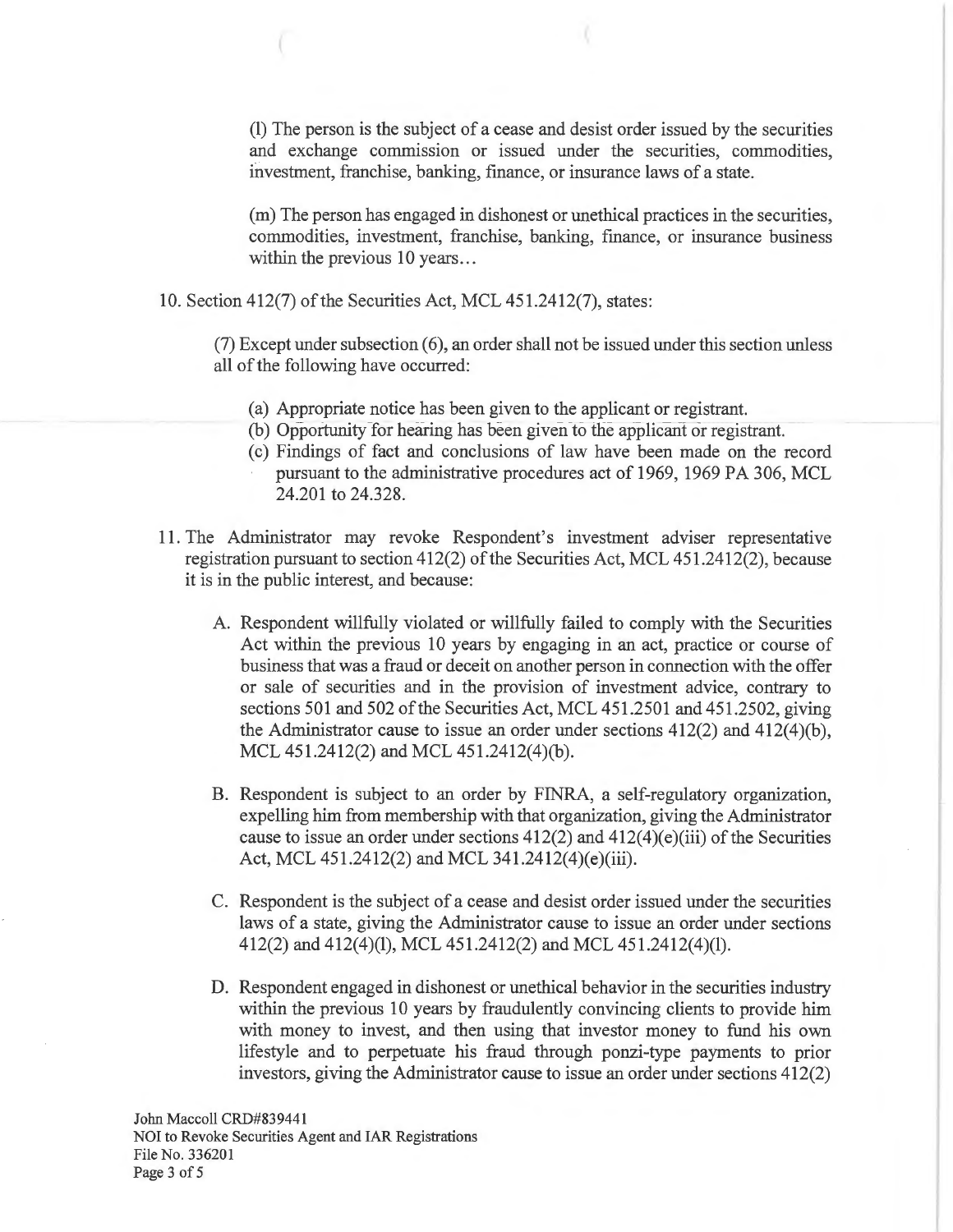and 412(4)(m) of the Securities Act, MCL 451.2412(2) and MCL 451.2412(4)(m).

#### **II. ORDER.**

The Administrator finds that this ORDER is authorized, appropriate, and in the public interest based on the above-cited facts and law.

IT IS ORDERED as follows:

1. The Administrator intends TO REVOKE THE SECURITIES AGENT AND INVESTMENT ADVISER REPRESENTATIVE REGISTRATIONS OF JOHN MACCOLL under section 412(2) of the Securities Act, MCL 451.2412(2), because he willfully violated the Securities Act; because he is subject to an order expelling him from a self-regulatory organization; because he is the subject of a cease and desist order issued by a state securities regulator; and because he has engaged in dishonest or unethical business practices in the securities industry within the previous 10 years, all of which support the revocation of his securities agent and investment adviser representative registrations under the above-cited provisions of the Michigan Uniform Securities Act (2002), 2008 PA 551, MCL 451.2101 *et seq.* 

2. In her final order, the Administrator intends to impose a civil fine of \$500,000.00 against Respondent under section 412(3) of the Securities Act, MCL 451.2412(3).

3. In accordance with sections 412(2) and 412(7) of the Securities Act, MCL 451.2412(2) and MCL 451.2412(7): This is NOTICE that the Administrator intends to commence administrative proceedings to revoke Respondent's securities agent and investment adviser representative registrations, and that Respondent has thirty (30) days after the date that this Order is served on Respondent to respond in writing to the enclosed Notice of Opportunity to Show Compliance. If the Administrator timely receives a written request, depending upon the election, the Administrator shall either promptly schedule a compliance conference, or schedule a hearing within fifteen (15) days after receipt of the written request. If you fail to respond to this Notice and Order within the time frame specified, the Administrator shall schedule a hearing. If a hearing is requested or ordered, the Administrator, after notice of and an opportunity for hearing to Respondent, may modify or vacate this Order or extend the Order until final determination.

John Maccoll CRD#839441 NOi to Revoke Securities Agent and IAR Registrations File No. 336201 Page 4 of 5